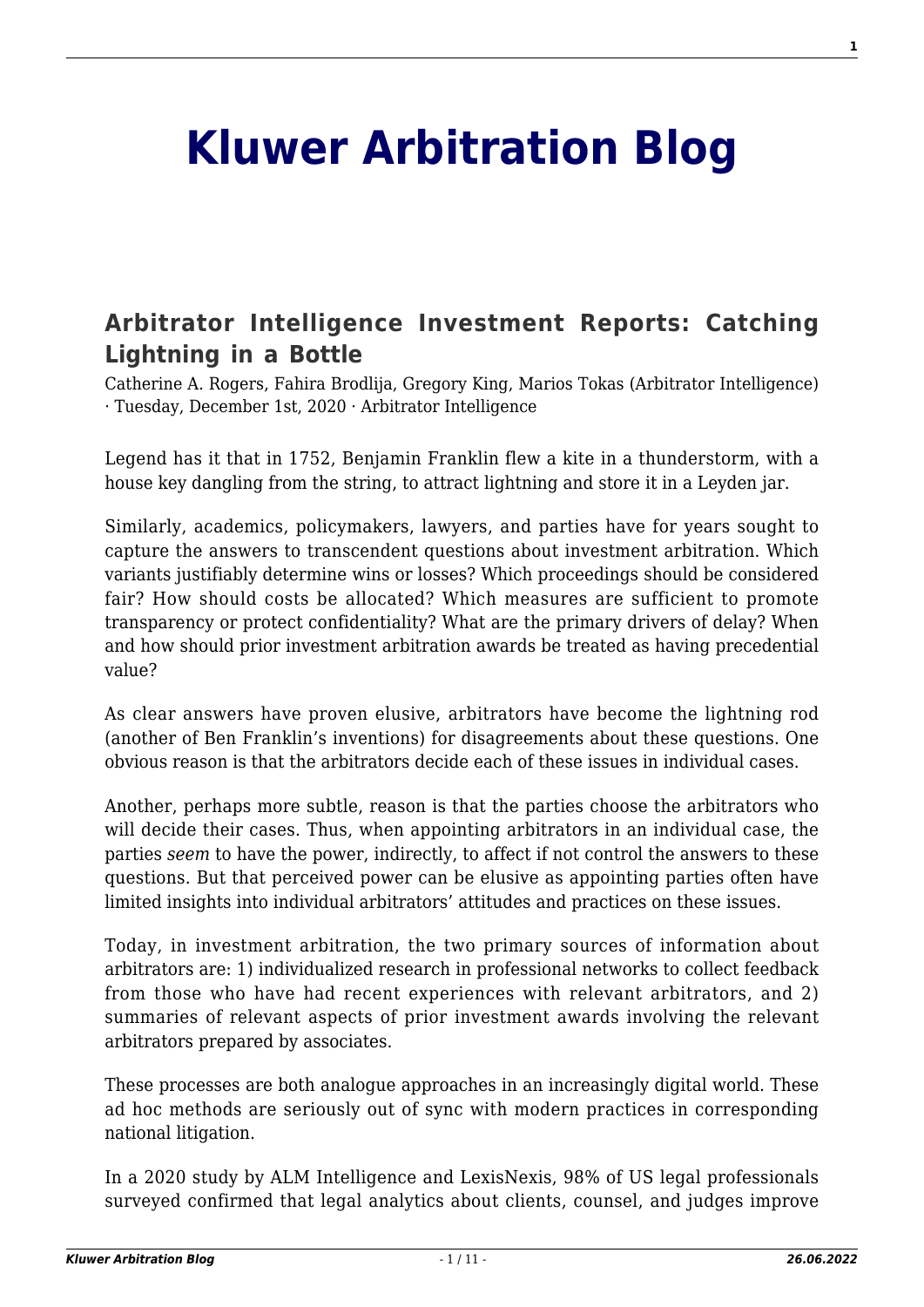their firms' knowledge, competitiveness, and efficiency. Meanwhile, [81% indicated](https://www.lexisnexis.com/en-us/products/lexis-analytics/2020-Legal-Analytics-Study.page) [such analytics were appreciated and encouraged](https://www.lexisnexis.com/en-us/products/lexis-analytics/2020-Legal-Analytics-Study.page) by their commercial clients, whose companies are inevitably data-driven on the business side.

As Burford's [Jeffrey Commission and Giulia Previti](https://www.law.com/newyorklawjournal/2020/11/20/the-increasing-use-of-data-analytics-in-international-arbitration/) have recently explained, such analytics are "even more relevant in the context of international arbitration, where the parties and counsel exert a greater degree of control over key features of the dispute resolution process." Perhaps most importantly, legal analytics in international arbitration can provide meaningful insights about individual arbitrators' track records on such all-important issues as case management and procedural rulings, previous patterns in outcomes and rates of recovery, use of prior arbitral awards and other authorities, approach to costs and interest rates, and duration of proceedings and deliberations.

Even when awards are publicly available, it is time-consuming to read and analyze applicable awards, and difficult if not impossible to distil key data that may reveal patterns otherwise hidden within the texts and as among different arbitrators.

In recent years, there have been efforts to transition international arbitration research from manual, text-driven practices into the age of technology and data analytics—law firms have developed resources to organize their internal data and some important

data tools have come on the market.<sup>1)</sup>

Now, Arbitrator Intelligence (AI) Investment Reports represent a major breakthrough heralding a new era of data analytics in international arbitration.

As previously noted in this [blog](http://arbitrationblog.kluwerarbitration.com/2018/05/31/data-driven-decision-making-from-fine-wine-to-fine-arbitrators/), AI has created an online platform that enables hundreds of practitioners from around the world to exchange information on a confidential and anonymized basis. This feedback is not only collected, but it is also extensively analyzed and made available to arbitration users in the form of AI Reports on individual arbitrators. The result is a resource providing data-driven and aggregated first-hand insights about arbitrators, even when the arbitrations in which they sat remain secret.

AI is taking some of the most innovative methodologies and insights used by academics and policymakers to empirically assess trends in the field of investment arbitration, and applying them to individual arbitrators. We are also supplementing data collected from investment awards with evaluative insights from individual practitioners collected through our online platform.

The remainder of this Blog unveils selected data analytics on a sample AI Report on a real arbitrator—let's call her or him "*Arbitrator X*"—who regularly sits in investment arbitrations. These analytics showcase the kinds of insights that will soon be available to parties and counsel on all investment arbitrators.

#### **Analytics on Duration of the Proceedings**

One of the most enduring debates in international arbitration—heightened by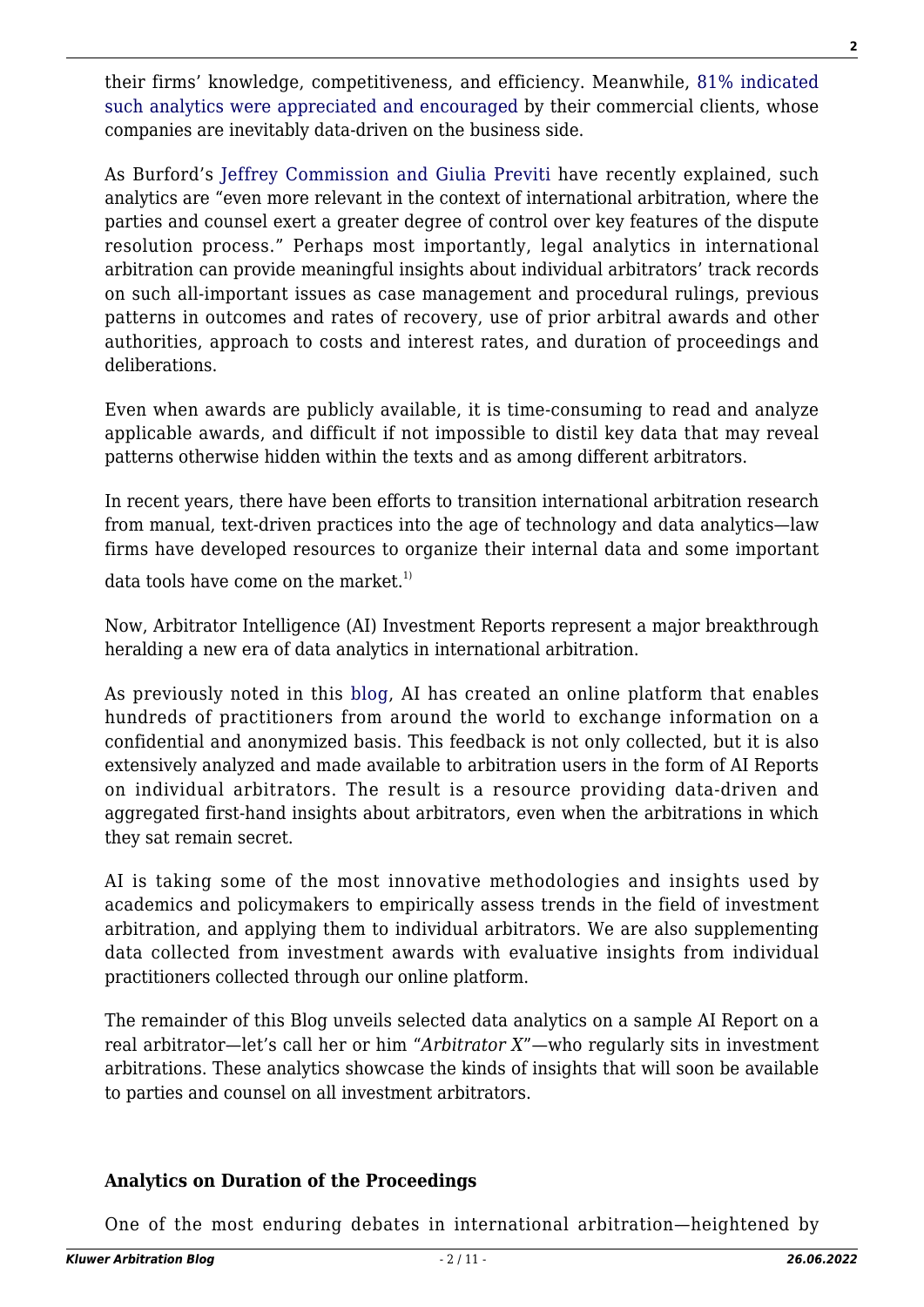increasing client concerns about run-away costs and the arrival of third-party funders—is what variables affect the overall duration of proceedings? Does one particular arbitrator consistently sit in arbitrations that take longer than other comparable arbitrations? Does the use of bifurcation or trifurcation procedures correlate with arbitrations that are longer or shorter? Are delays added because arbitrators take too long to render awards? Does the presence of a dissenting arbitrator correspond with expediency or delay in rendering the final award?

On the first question, a good way to understand an arbitrator's track record is to compare their outcomes to other benchmarks, such as the average duration for all other similar arbitrations for which data is available.

AI Reports provide BOTH data regarding the overall duration of arbitrations from start to finish and (when available) data regarding the duration of deliberations and award drafting (i.e., the date of the close of proceedings, meaning date of final hearing or party submissions, to the rendering of the final award). Our reports often provide additional metrics (for example, median) in order to provide users with an insight into how outlier values impact the averages.



For *Arbitrator X*, the overall average duration seems longer, but only because there was one particularly drawn out case. Our Report explains that, when this unusual case is accounted for, this arbitrator actually has a relatively good track record on duration.

Apart from general benchmarking, our data examines the duration of an arbitrator's cases based on the amount in dispute, on the assumption that the amount in dispute is a rough proxy for the complexity of the case.

The Figure also identifies cases in which *Arbitrator X* sat as a chairperson or as a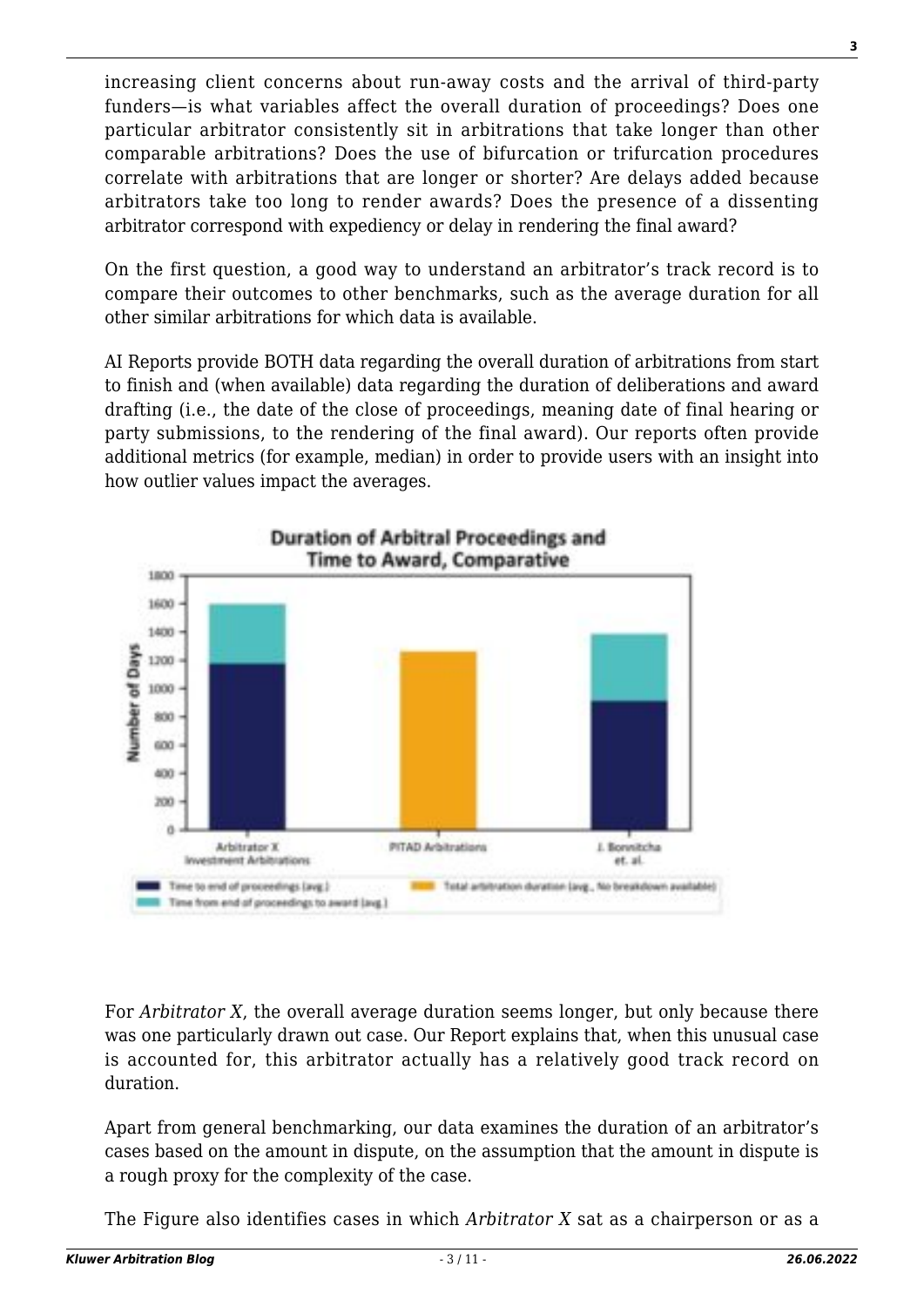party-appointed arbitrator. The assumption behind this analysis is that when serving as chairperson, an arbitrator may have greater control over proceedings. Thus, if arbitrations are more quickly resolved when a particular arbitrator is serving as chair, we might infer that they are efficient managers of proceedings.



If the role of the arbitrator does not have a significant impact on duration, what about whether the arbitral proceedings are bifurcated or trifurcated?



**4**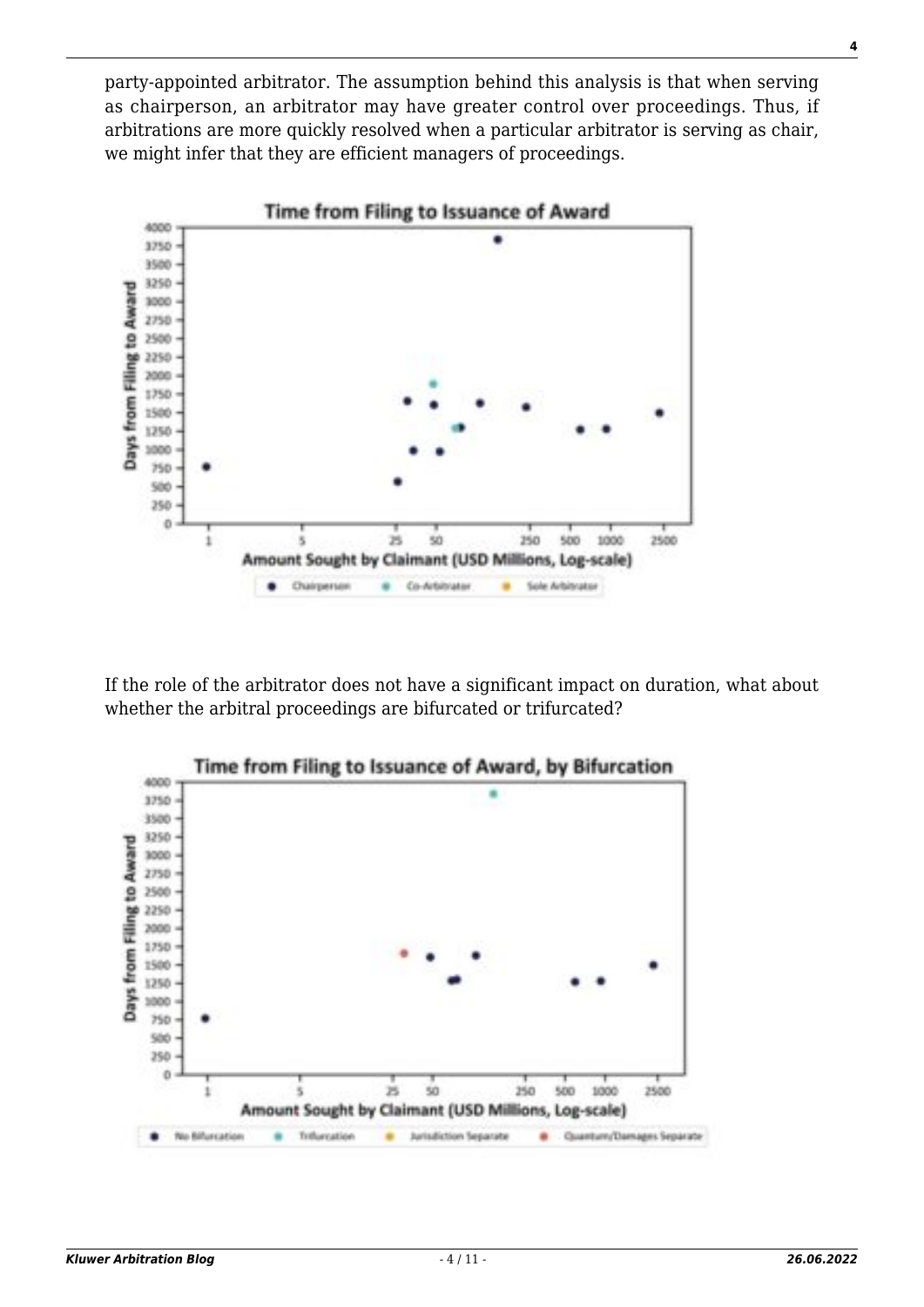In this Figure, *Arbitrator X* had only one known trifurcated case and only one bifurcated case, but those two arbitrations were among the longest. Benchmarking data in our Reports from all known investment arbitrations could provide a more nuanced perspective on these numbers.

Another question sometimes raised regarding duration is whether the participation of a dissenting arbitrator correlates with arbitrations that take longer. One hypothesis might be that the presence of a dissenting arbitrator on a tribunal generally results in significantly longer proceedings. The assumption is that a dissenting award signals internal tribunal disagreements throughout the proceedings, and dissenting opinions may require longer deliberations and more extensive exchanges of drafts.

Let's see what the data on *Arbitrator X* arbitrator says:

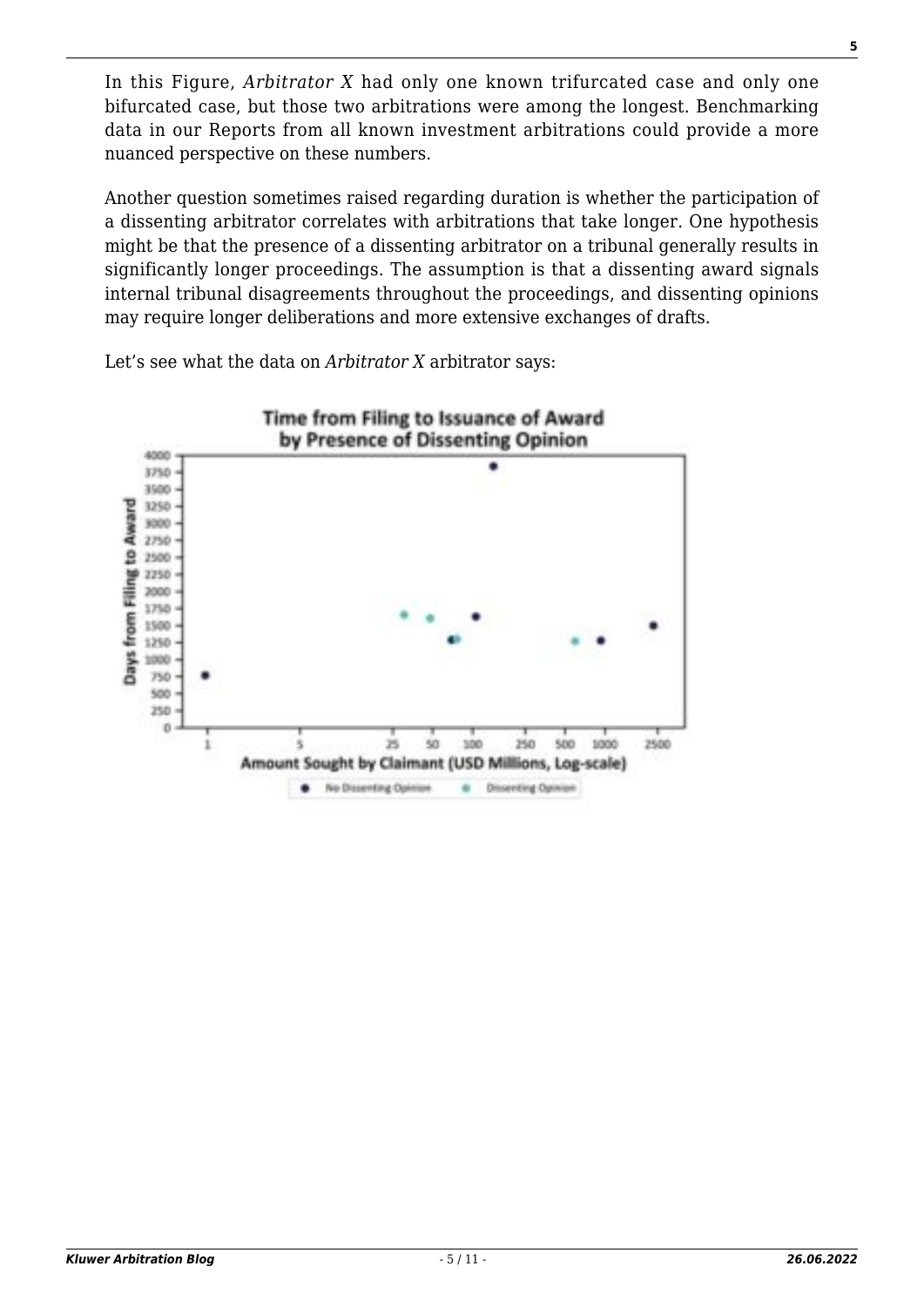

As it turns out, the data on *Arbitrator X* is *inconsistent* with the first hypothesis, but consistent with the second: There is no meaningful correlation between dissents and

the overall length of proceedings, $^{2}$  but there is a modest but measurable difference in the time for deliberations and award drafting.

It is somewhat surprising that award-drafting can take longer, but that increased time does not seem to have a corresponding impact on the length of the overall proceedings. It may be that *Arbitrator X* is conciliatory and effective at managing tribunal disagreements during proceedings or that disagreements only arose during the award-drafting stage.

Questions like these about what explains difference in the data require a brief note on methodology.

### **A Note on Methodology**

These competing possible explanations for the data results reveal some important methodological issues regarding data analytics, particularly in the field of dispute resolution.

First, data can show correlation, but not causation.<sup>3)</sup> Data can reveal correlations between one variable (the presence of dissenting opinions) and another (duration), but it cannot explain the reasons for that correlation. Additional analysis based on other variables (the role of the arbitrator on the tribunal, the industry or size of case, identity of other tribunal members, etc.) can illuminate the most likely causes.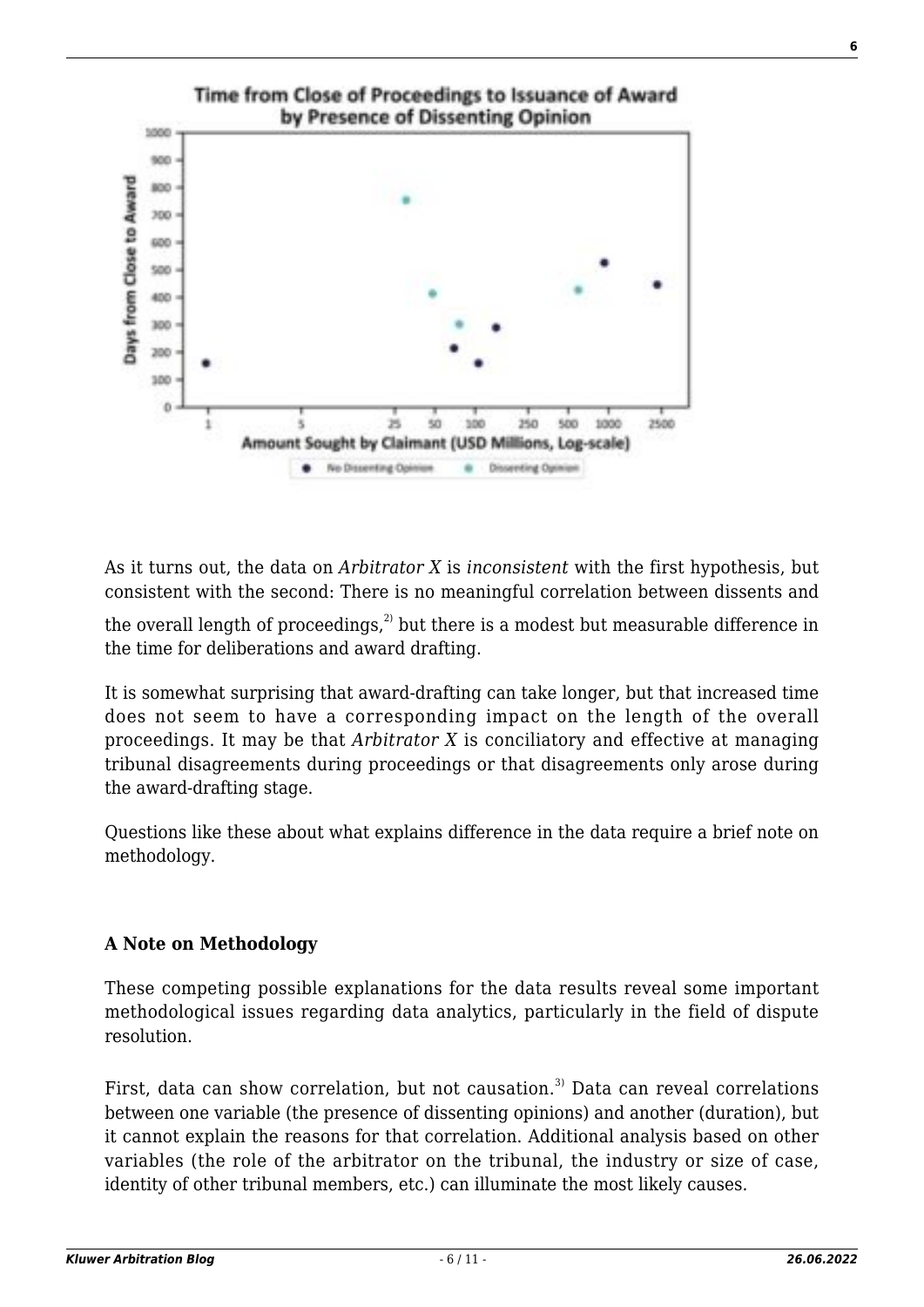Second, it is impossible to understand the true value of a data point without some comparative benchmark.<sup> $4$ </sup> For example, 900 days may be outrageously long to a client that unreasonably expects even multi-billion-dollar cases to be resolved in a few months, but impressively efficient if compared with an average of more than 1250 in other investment cases. A 65% rate of recovery may seem meager until it is known that no Claimants received more than 90% of amounts requested, and less than 10% of parties received more than 50% of the amount requested. In our Reports, we benchmark both to publicly available data (such as from UNCTAD and published scholarly research) and to our own internal data.

Third, quantitative data is valuable on its own, but it is even more valuable when complemented by qualitative research.<sup>5)</sup> Qualitative data, such as evaluative feedback from actual participants, can help us to better understand reasons for observed data. For example, through our online platform, we ask parties and counsel to indicate (for particularly long arbitrations) whether they thought the duration was reasonable in light of the size and complexity of the case or whether they know of any particular reasons for delay. This qualitative data is especially important for individual arbitrator data, which evaluates at best dozens of cases instead of the thousands of cases on which individual judicial analytics rely.

#### **Other Topics for Analytics**

In addition to timing, AI Reports provide analysis on issues such as methods for allocating costs between parties and rates at which parties were ordered to pay costs and lawyers' fees.

Reports also include rates of recovery (not pictured) and a breakdown of outcomes on particular jurisdictional challenges and claims:

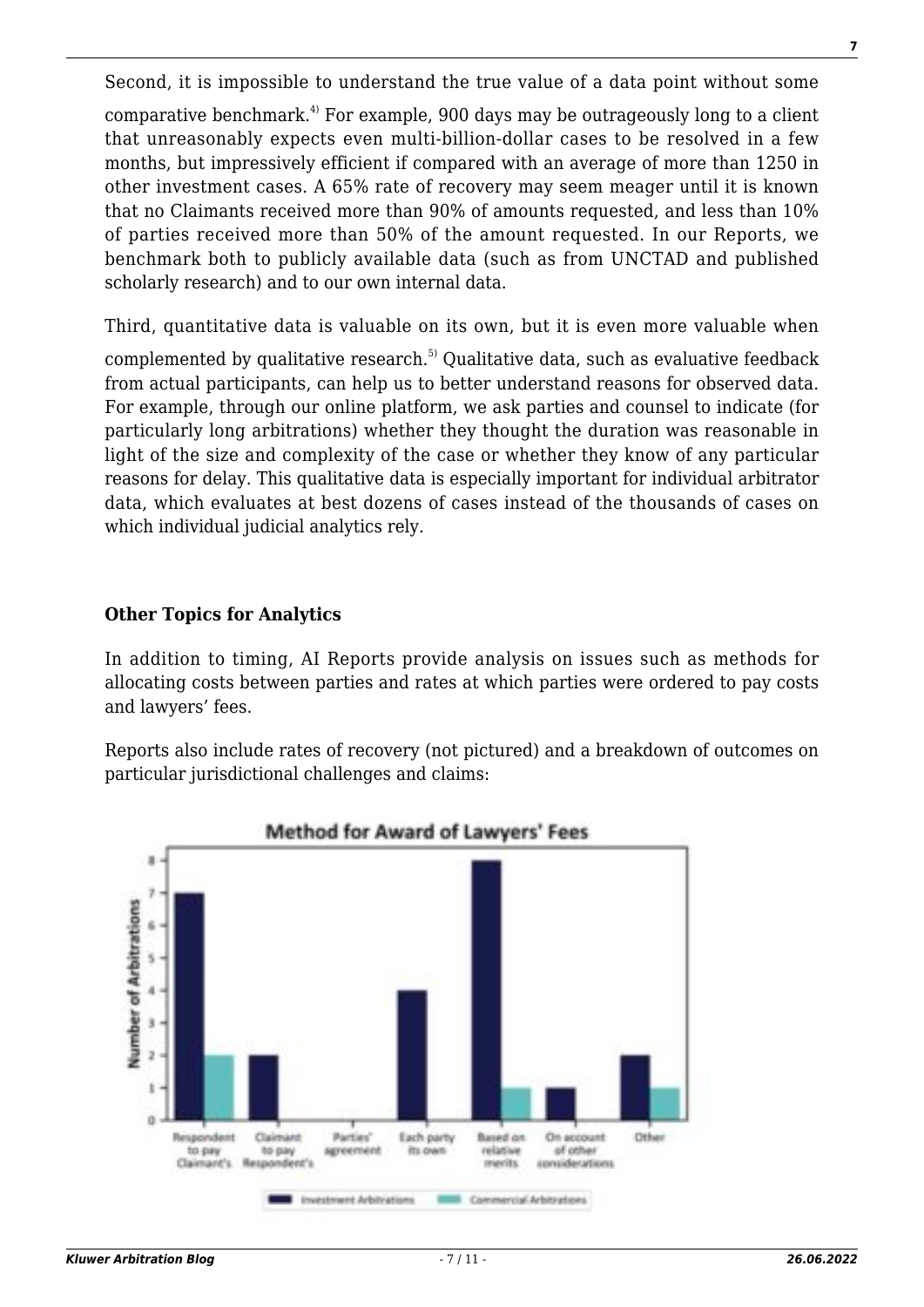

One of the most innovative and ambitious categories of data analytics in our Reports examines how tribunals treat prior arbitral awards. For example, we analyze, both with respect to jurisdiction and the merits, the reasons why *Arbitrator X*'s tribunals rely on or decline to rely on frequently cited prior awards.

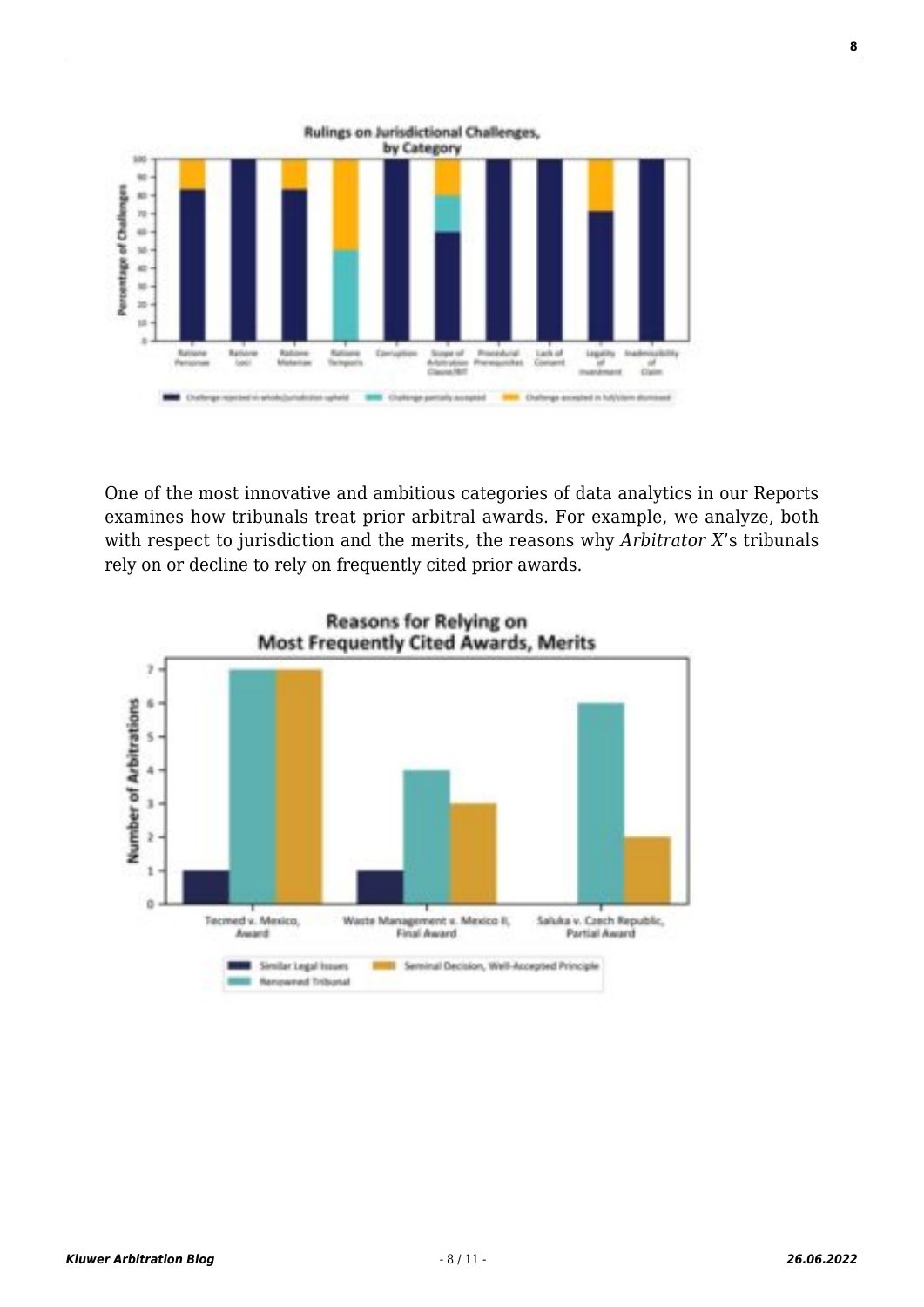

Our Reports also include tables identifying all counsel, expert witnesses, and arbitrators from prior cases, and a host of analytics on other topics such as the appointment of tribunal secretaries, procedural rulings, questions asked by arbitrators during hearings, methods of interpretation adopted in awards, sources relied on (including prior non-investment awards and decisions), rates of recovery, costs, lawyers' fees, and interest rates.

\* \* \*

Soon you will be able to catch lightning in a bottle, and without risking electrocution.

Before the end of December, our Investment Reports will be available for individual purchase on a per-case basis. In the future, we will also offer other analytic tools that provide enhanced comparison of different arbitrators and that can identify arbitrators by characteristics identified in the data rather than by name.

The analytics in our Investment Arbitrator Reports will give users super-charged insights to assist with arbitrator research and selection, tribunal constitution, and case strategy.

Our Investment Arbitrator Reports are priced to reflect the extensive time and research that has gone into producing these exclusive insights. You can obtain significant discounts on that pricing, however, by becoming a Member of Arbitrator Intelligence. From now until the end of April, current and new subscribers to [Kluwer](https://www.kluwerarbitration.com/arbitrator-intelligence) [Arbitration Practice Plus](https://www.kluwerarbitration.com/arbitrator-intelligence) can also receive three free Reports and a discount on the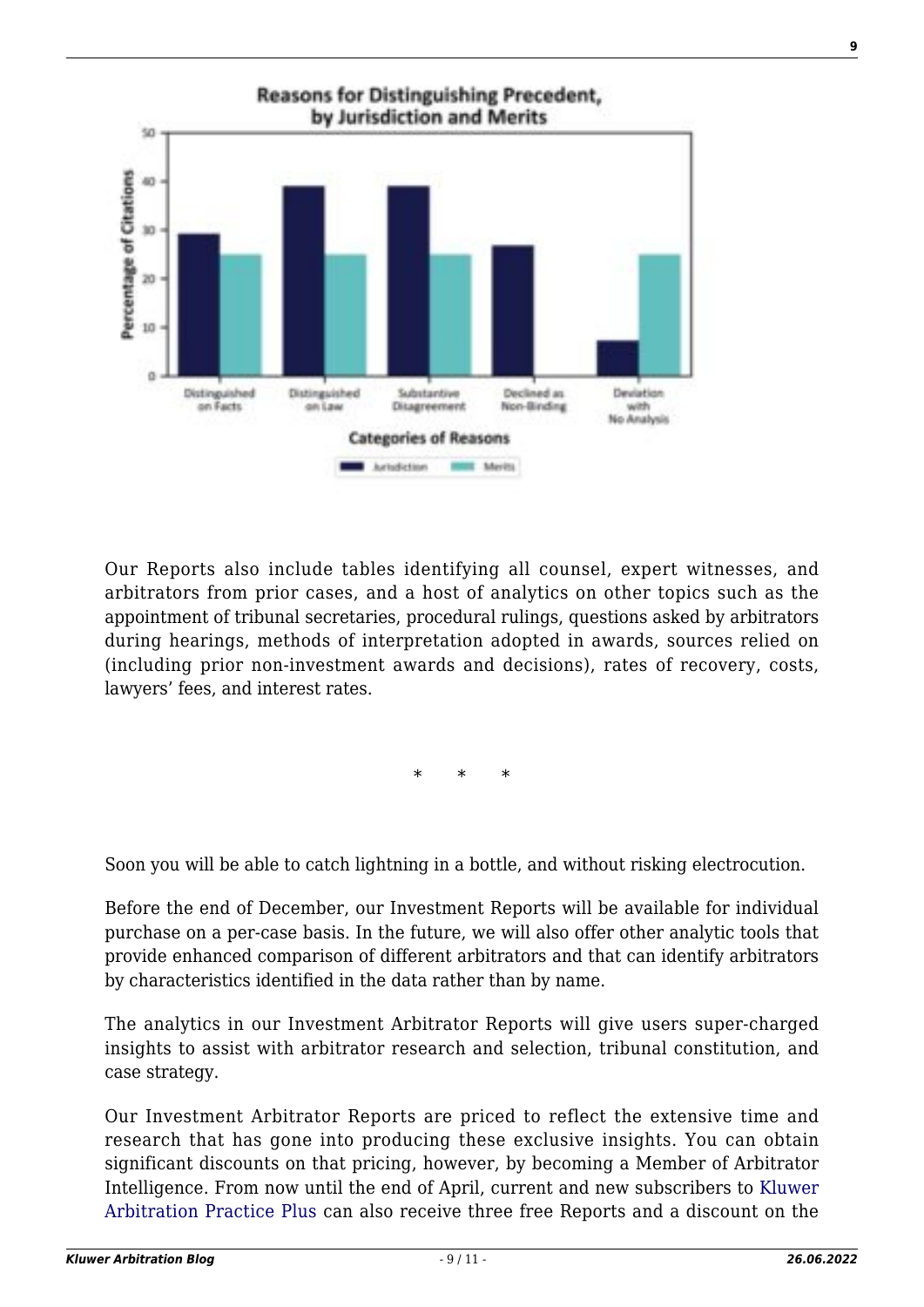non-Member price for additional Reports.

Membership is open to law firms, corporate and State parties, and third-party funders. And until the end of December, Membership is free of charge, but still entitles Members to special discounted Member-pricing.

In exchange for these benefits, Members commit to submitting feedback through our online platform at the end of each arbitration, providing both anonymized quantitative data on non-public awards and qualitative data to enable us to produce increasingly sophisticated and nuanced analytics.

To sign up for Membership, please contact [info@arbitratorintelligence.com](mailto:info@arbitratorintelligence.com)

*To make sure you do not miss out on regular updates from the Kluwer Arbitration Blog, please subscribe [here](http://arbitrationblog.kluwerarbitration.com/newsletter/). To submit a proposal for a blog post, please consult our [Editorial Guidelines.](http://arbitrationblog.kluwerarbitration.com/editorial-guidelines/)*

#### **Profile Navigator and Relationship Indicator**

Offers 6,200+ data-driven arbitrator, expert witness and counsel profiles and the ability to explore relationships of 13,500+ arbitration practitioners and experts for potential conflicts of interest.

#### [Learn how](https://www.wolterskluwer.com/en/solutions/kluwerarbitration/practiceplus?utm_source=arbitrationblog&utm_medium=articleCTA&utm_campaign=article-banner) **[Kluwer Arbitration Practice Plus](https://www.wolterskluwer.com/en/solutions/kluwerarbitration/practiceplus?utm_source=arbitrationblog&utm_medium=articleCTA&utm_campaign=article-banner)** [can support you.](https://www.wolterskluwer.com/en/solutions/kluwerarbitration/practiceplus?utm_source=arbitrationblog&utm_medium=articleCTA&utm_campaign=article-banner)